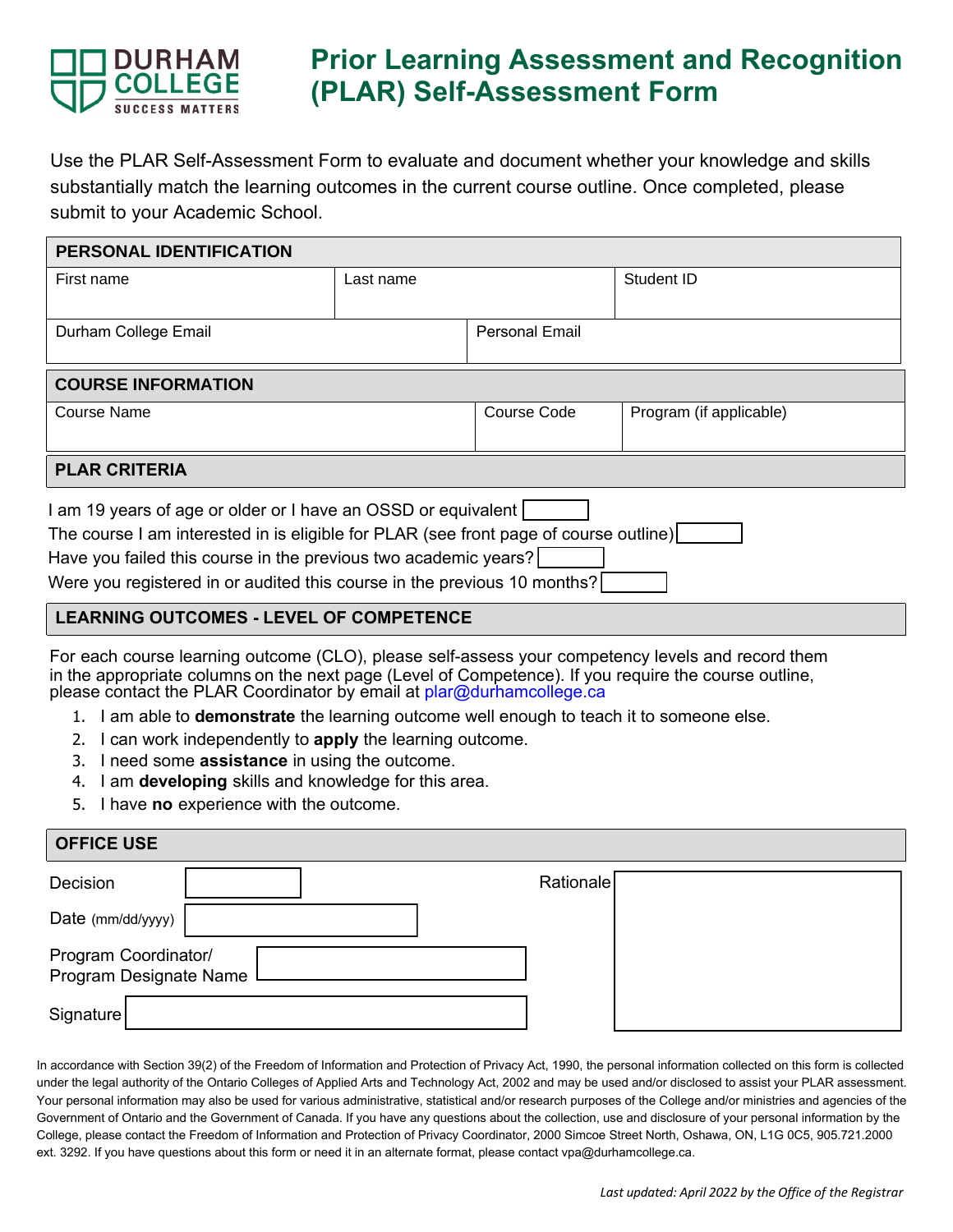

# **Prior Learning Assessment and Recognition (PLAR) Self-Assessment Form**

#### **LEVEL OF COMPETENCE**

#### **\*IMPORTANT: Hours and experiences from a previously completed Field Placement course can not be used towards another Field Placement course.**

| <b>Learning Outcome</b><br>(e.g. CLO1) | <b>Experience</b><br>(Please name the company/<br>organization, and the dates of<br>employment for work or<br>volunteer experience) | (Refer to page 1) | Level of Competence Evidence of Prior Learning<br>(What previous training did you have in order to gain this<br>knowledge/skill? How do you currently use this knowledge/<br>skill? What other experiences do I have in this area? -<br>volunteer experience, personal development, workshops) |
|----------------------------------------|-------------------------------------------------------------------------------------------------------------------------------------|-------------------|------------------------------------------------------------------------------------------------------------------------------------------------------------------------------------------------------------------------------------------------------------------------------------------------|
|                                        |                                                                                                                                     |                   |                                                                                                                                                                                                                                                                                                |
|                                        |                                                                                                                                     |                   |                                                                                                                                                                                                                                                                                                |
|                                        |                                                                                                                                     |                   |                                                                                                                                                                                                                                                                                                |
|                                        |                                                                                                                                     |                   |                                                                                                                                                                                                                                                                                                |
|                                        |                                                                                                                                     |                   |                                                                                                                                                                                                                                                                                                |
|                                        |                                                                                                                                     |                   |                                                                                                                                                                                                                                                                                                |
|                                        |                                                                                                                                     |                   |                                                                                                                                                                                                                                                                                                |